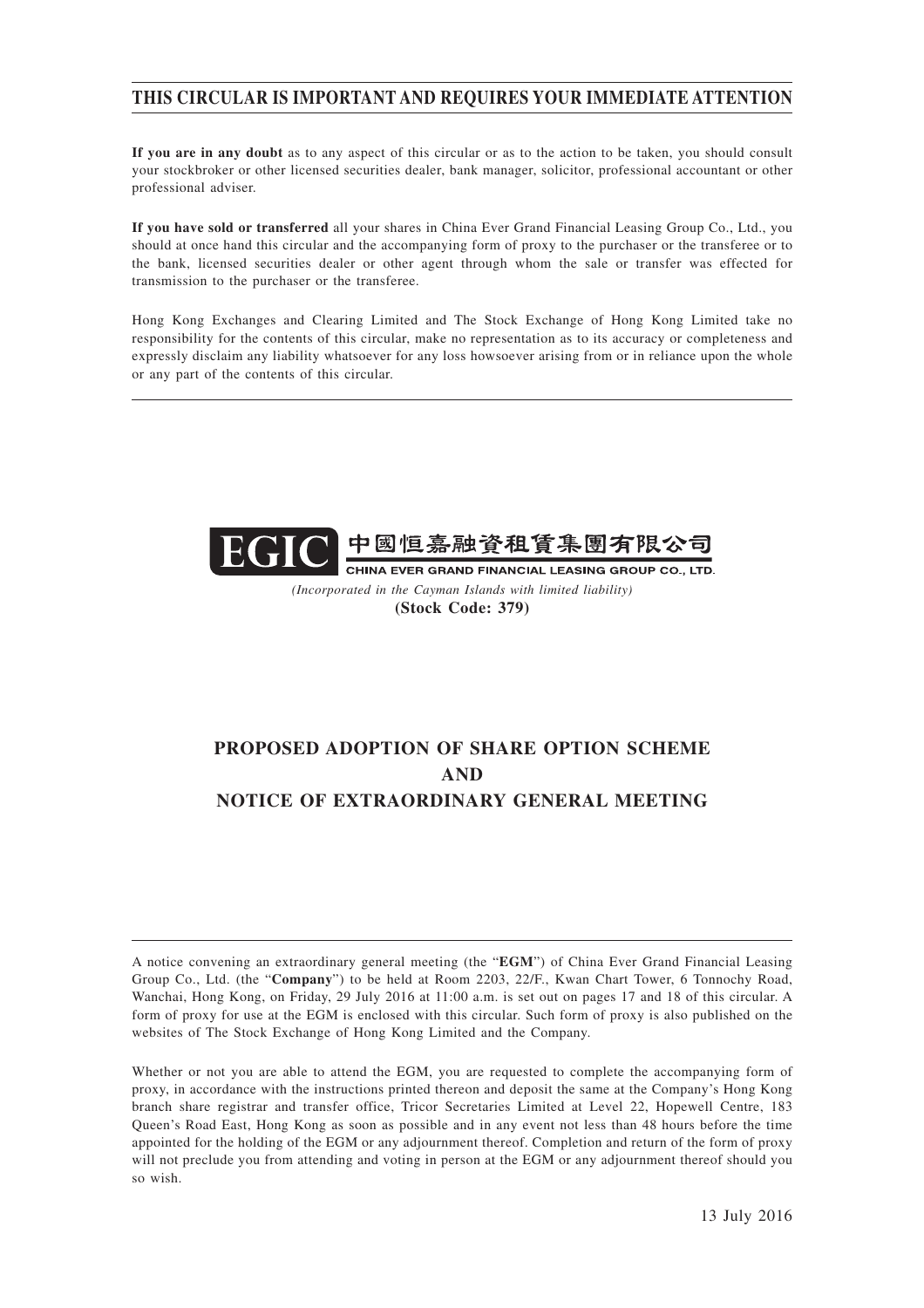# **CONTENTS**

# *Page*

|                                                                  | 3 |
|------------------------------------------------------------------|---|
|                                                                  | 3 |
|                                                                  | 3 |
|                                                                  | 6 |
|                                                                  | 6 |
|                                                                  | 6 |
|                                                                  | 7 |
| Summary of rules of the 2016 Share Option Scheme<br>$Appendix -$ | 8 |
|                                                                  |   |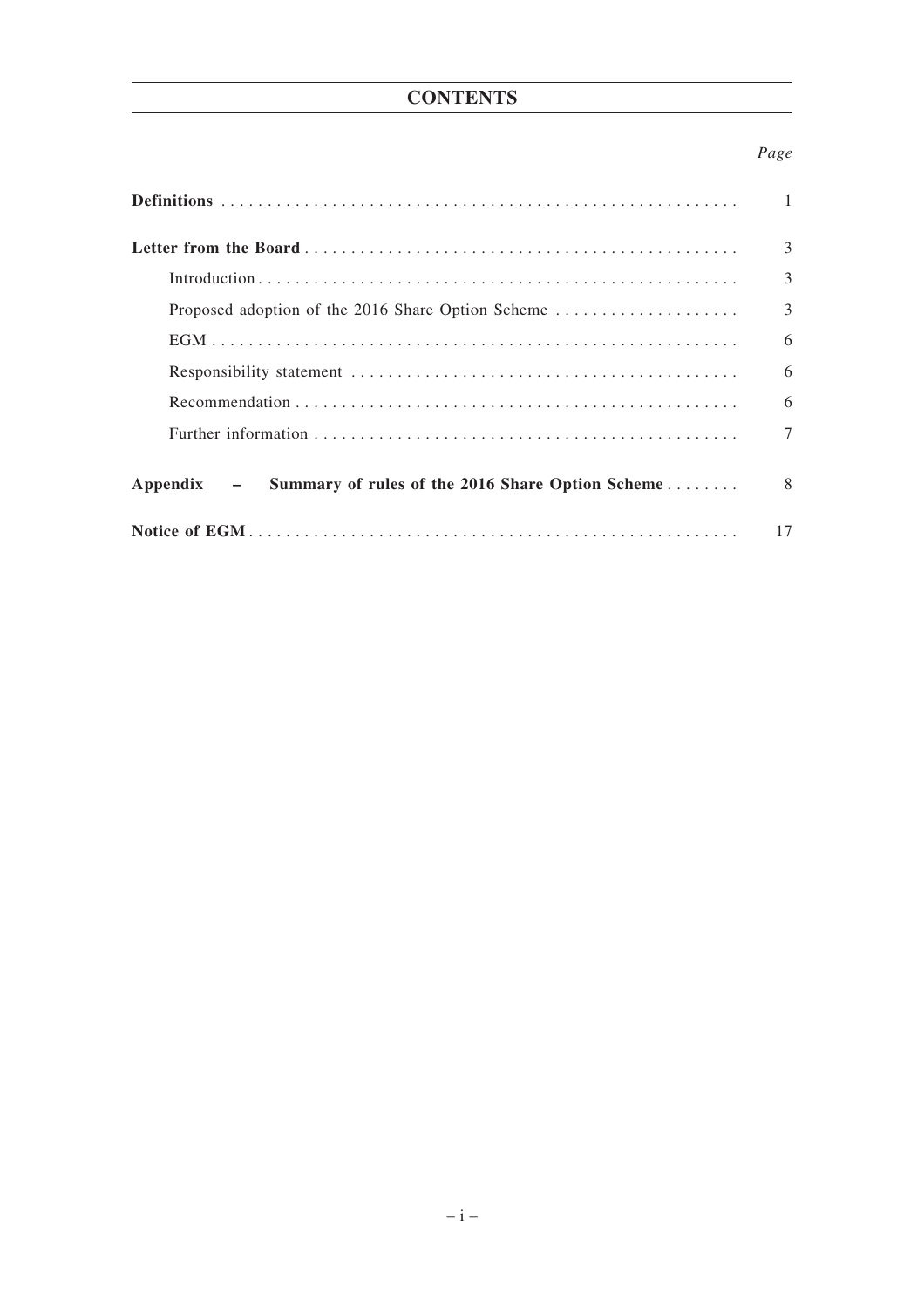# **DEFINITIONS**

*In this circular, unless the context otherwise requires, the following expressions have the following meanings:*

| "2002 Share Option Scheme"                                 | the share option scheme adopted by the Company on 23<br>October 2002                                                                                                                                                                                                                                            |
|------------------------------------------------------------|-----------------------------------------------------------------------------------------------------------------------------------------------------------------------------------------------------------------------------------------------------------------------------------------------------------------|
| "2016 Share Option Scheme" or<br>"Scheme" or "this Scheme" | the share option scheme proposed to be adopted by the<br>Shareholders at the EGM                                                                                                                                                                                                                                |
| "Adoption Date"                                            | the date on which this Scheme was conditionally adopted<br>by an ordinary resolution of the Shareholders at the EGM                                                                                                                                                                                             |
| "Articles of Association"                                  | the articles of association of the Company                                                                                                                                                                                                                                                                      |
| "associate(s)"                                             | has the meaning ascribed to it under the Listing Rules                                                                                                                                                                                                                                                          |
| "Auditors"                                                 | the auditors for the time being of the Company                                                                                                                                                                                                                                                                  |
| "Board"                                                    | the board of Directors                                                                                                                                                                                                                                                                                          |
| "Company"                                                  | China Ever Grand Financial Leasing Group Co., Ltd., a<br>company incorporated in the Cayman Islands with<br>limited liability and the issued Shares of which are listed<br>on the main board of the Stock Exchange                                                                                              |
| "Company Law"                                              | the Companies Law, Chapter 22 (Law 3 of 1961, as<br>consolidated and revised) of the Cayman Islands                                                                                                                                                                                                             |
| "connected person(s)"                                      | has the meaning ascribed to it under the Listing Rules                                                                                                                                                                                                                                                          |
| "Director(s)"                                              | the directors of the Company                                                                                                                                                                                                                                                                                    |
| "EGM"                                                      | the extraordinary general meeting of the Company to be<br>convened at Room 2203, 22/F., Kwan Chart Tower, 6<br>Tonnochy Road, Wanchai, Hong Kong on Friday, 29 July<br>2016 at 11:00 a.m., to consider and, if thought fit, to<br>approve, inter alia, the proposed adoption of the 2016<br>Share Option Scheme |
| "Eligible Participant(s)"                                  | any full-time employees, executives or officers, any<br>(including executive, non-executive<br>directors<br>and<br>independent non-executive directors) of the Group and<br>any persons who, in the sole opinion of the Board, will<br>contribute or have contributed to the Group                              |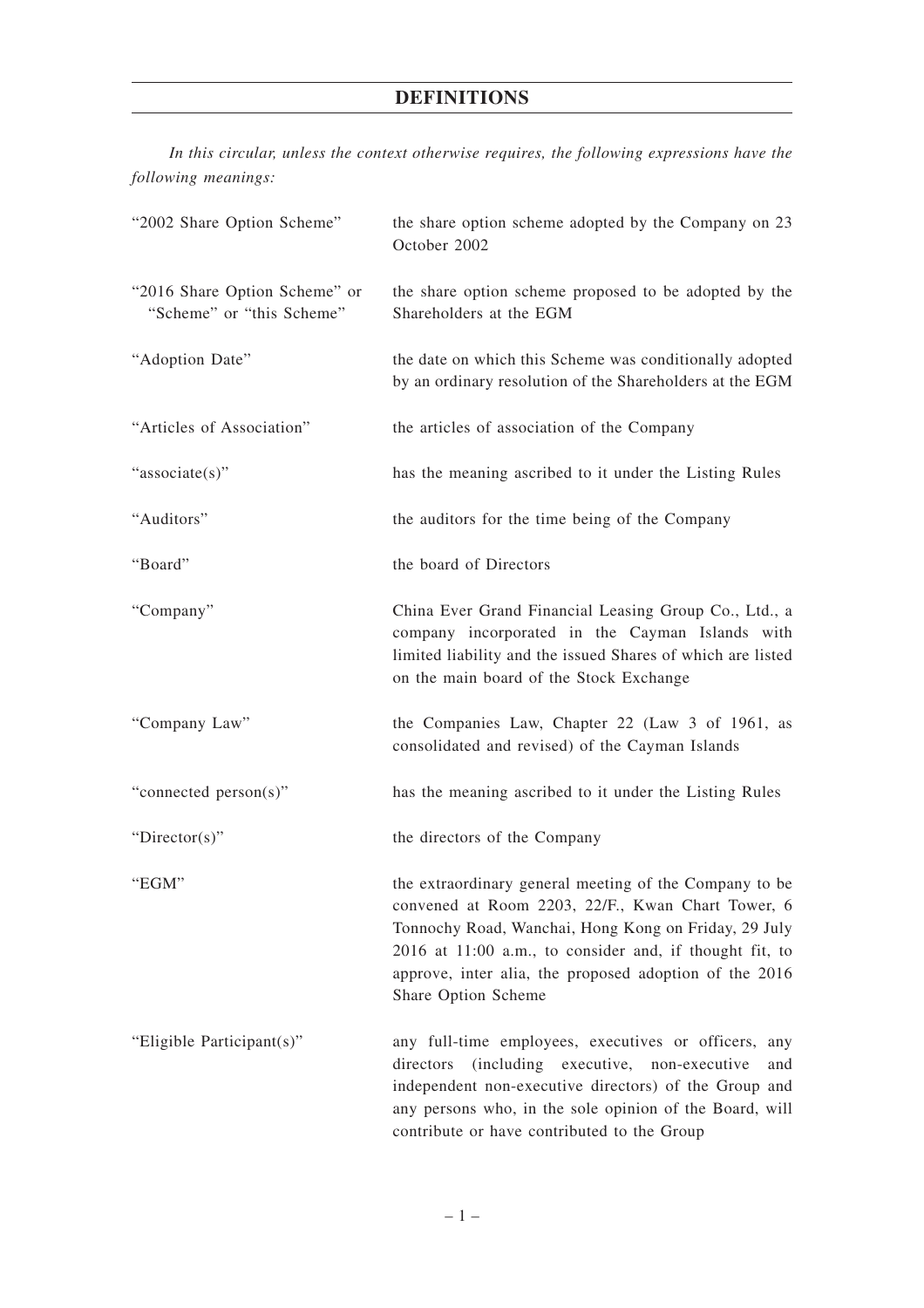# **DEFINITIONS**

| "Group"                          | the Company and its subsidiaries                                                                                                                                                                  |
|----------------------------------|---------------------------------------------------------------------------------------------------------------------------------------------------------------------------------------------------|
| "HK\$"                           | Hong Kong dollars, the lawful currency of Hong Kong                                                                                                                                               |
| "Hong Kong"                      | the Hong Kong Special Administrative Region of the<br><b>PRC</b>                                                                                                                                  |
| "Latest Practicable Date"        | 11 July 2016, being the latest practicable date prior to the<br>printing of this circular for the purpose of ascertaining<br>certain information contained in this circular                       |
| "Listing Committee"              | has the meaning ascribed to it under the Listing Rules                                                                                                                                            |
| "Listing Rules"                  | the Rules Governing the Listing of Securities on the<br><b>Stock Exchange</b>                                                                                                                     |
| "Model Code"                     | the Model Code for Securities Transactions by Directors<br>of Listed Issuers as set out in Appendix 10 to the Listing<br>Rules                                                                    |
| "Option(s)" or "Share Option(s)" | a right granted by the Company under the Scheme, which<br>right permits (but does not obligate) an Eligible<br>Participant to subscribe for Shares in accordance with the<br>terms of this Scheme |
| "PRC"                            | the People's Republic of China, which for the purpose of<br>this circular, excludes Hong Kong, the Macau Special<br>Administrative Region of the PRC and Taiwan                                   |
| "Scheme Period"                  | a period commencing on the Adoption Date and ending<br>on the fifth anniversary of the Adoption Date (both dates<br>inclusive)                                                                    |
| "Share $(s)$ "                   | ordinary share(s) of HK\$0.10 each in the share capital of<br>the Company                                                                                                                         |
| "Shareholder(s)"                 | $holder(s)$ of the Share $(s)$                                                                                                                                                                    |
| "Stock Exchange"                 | The Stock Exchange of Hong Kong Limited                                                                                                                                                           |
| "subsidiary(ies)"                | has the meaning ascribed to it under the Listing Rules                                                                                                                                            |
| "Substantial Shareholder(s)"     | has the meaning ascribed to it under the Listing Rules                                                                                                                                            |
| $``\%"$                          | per cent                                                                                                                                                                                          |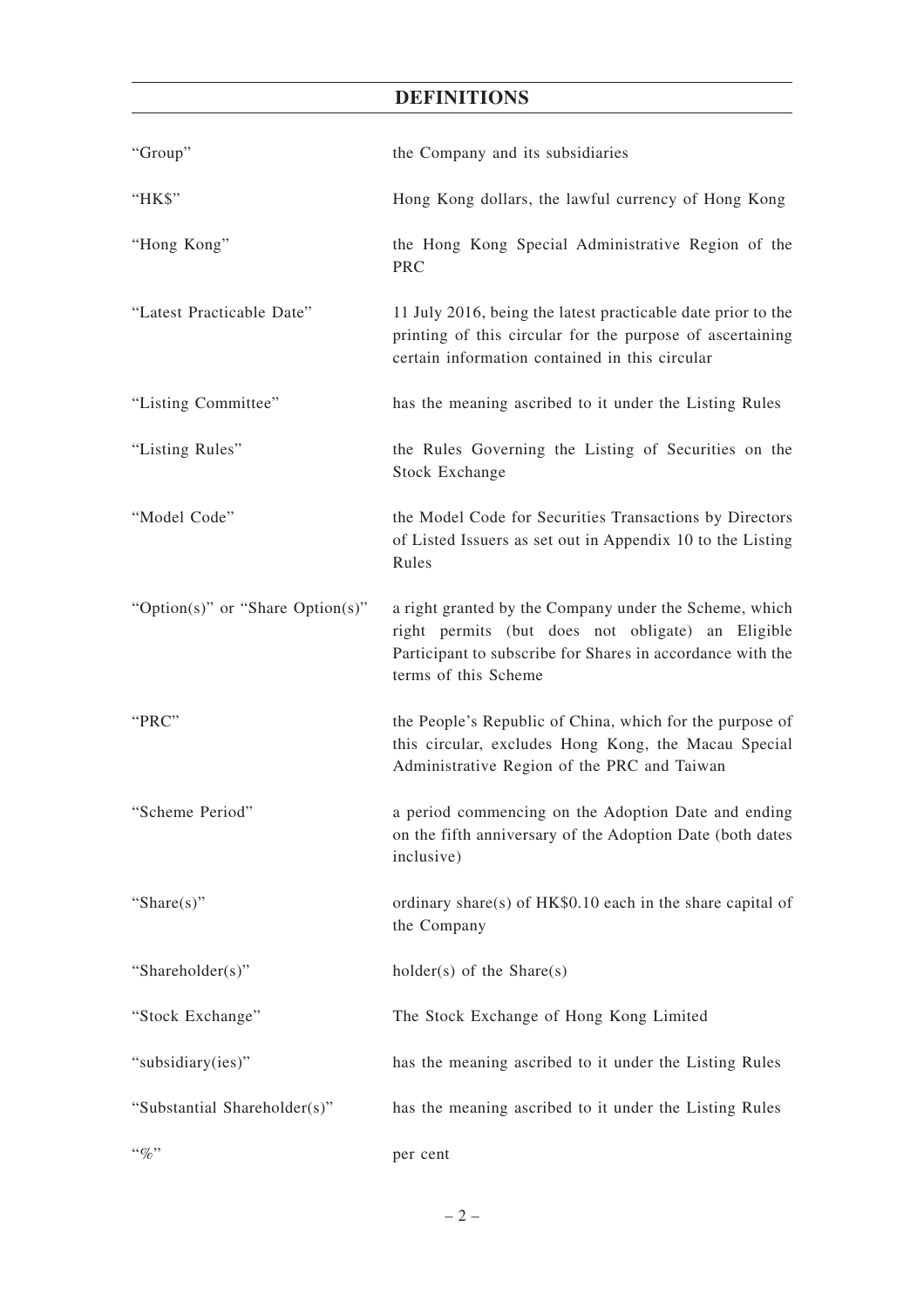

*(Incorporated in the Cayman Islands with limited liability)* **(Stock Code: 379)**

*Executive Directors:* Mr. Wong Lik Ping *(Chairman)* Mr. Lai Ka Fai Mr. Tao Ke Mr. Qiao Weibing

*Non-executive Directors:* Mr. Cheng Kwok Woo Ms. Yeung Sau Han Agnes

*Independent non-executive Directors:* Mr. Ho Hin Yip Mr. Goh Choo Hwee Mr. U Keng Tin

*Registered office:* Cricket Square Hutchins Drive P.O. Box 2681 Grand Cayman KY1-1111 Cayman Islands

*Head office and principal place of business:* Room 2203, 22nd Floor Kwan Chart Tower 6 Tonnochy Road, Wanchai Hong Kong

13 July 2016

*To the Shareholders*

Dear Sir or Madam,

# **PROPOSED ADOPTION OF SHARE OPTION SCHEME AND NOTICE OF EXTRAORDINARY GENERAL MEETING**

#### **INTRODUCTION**

The purpose of this circular is to provide you with information on the proposed adoption of the 2016 Share Option Scheme to be proposed at the EGM and to give you notice of the EGM.

### **PROPOSED ADOPTION OF THE 2016 SHARE OPTION SCHEME**

The Company previously had the 2002 Share Option Scheme that was adopted by the Company on 23 October 2002. In view of the expiration of the 2002 Share Option Scheme and to enable the Company to grant Options to Eligible Participants as incentives or rewards for their contributions to the success of the Group, the Board proposes to recommend to the Shareholders at the EGM to approve and adopt the 2016 Share Option Scheme.

As at the Latest Practicable Date, the Company has no option granted under the 2002 Share Option Scheme remained unexercised or outstanding, and the Company has no other subsisting share option scheme.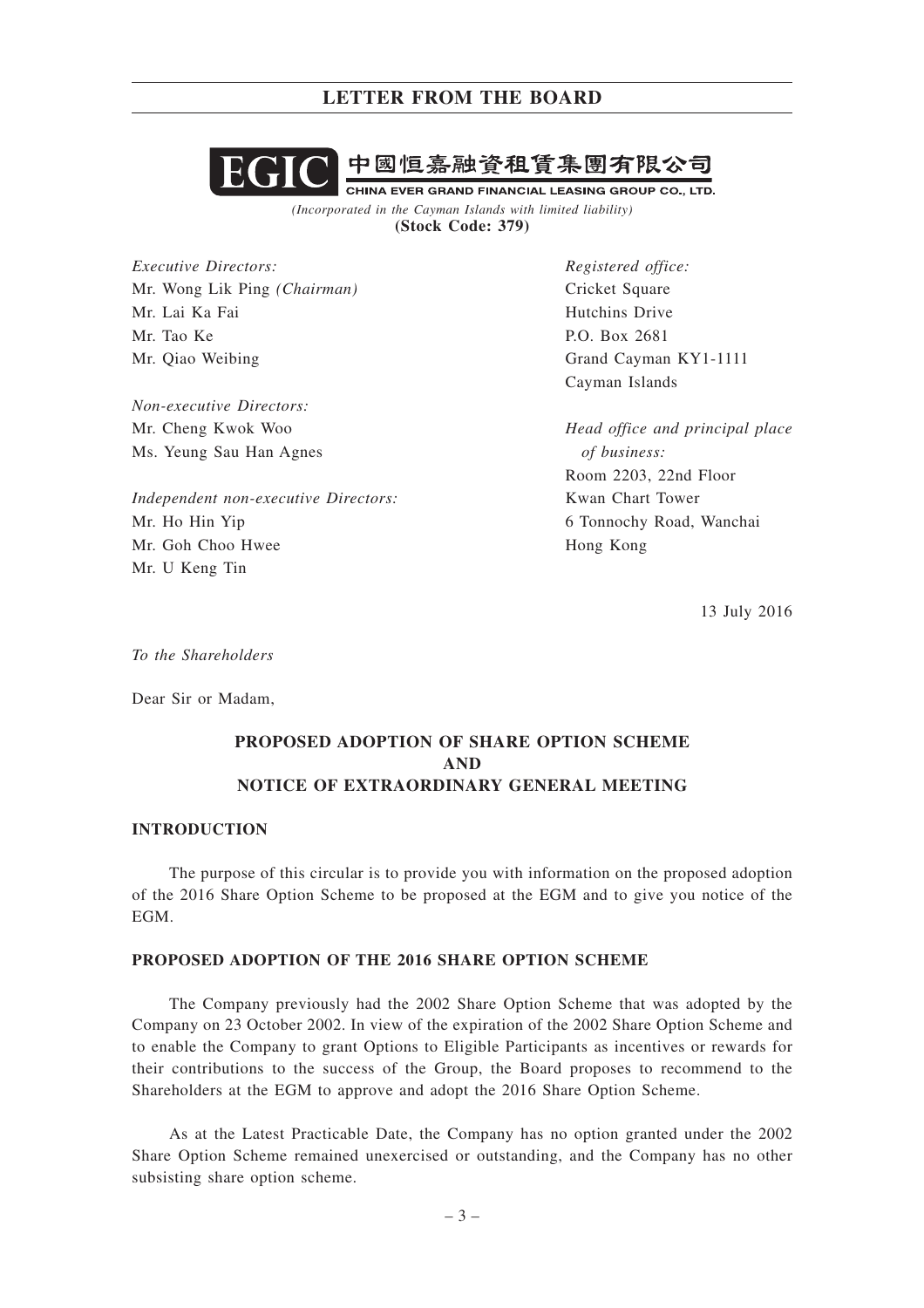It is proposed that subject to the approval of the Shareholders at the EGM of the adoption of the 2016 Share Option Scheme and the Stock Exchange granting approval for the listing of, and permission to deal in, the Shares which fall to be allotted and issued upon the exercise of the Options that may be granted under the 2016 Share Option Scheme, the 2016 Share Option Scheme will take effect.

#### **Adoption of the 2016 Share Option Scheme**

The Board proposes the adoption of the 2016 Share Option Scheme, which will be valid for five (5) years from the Adoption Date.

The purpose of the 2016 Share Option Scheme is to enable the Company to grant Options to Eligible Participants as incentives or rewards for their contribution or potential contribution to the Group to promote the success of the Group. This Scheme will provide the Eligible Participants an opportunity to have a personal stake in the Company with the view to achieving the following objectives:

- (i) motivate the Eligible Participants to optimise their performance efficiency for the benefit of the Group; and
- (ii) attract and retain Eligible Participants whose contributions are or will be beneficial to the long-term growth of the Group.

The Board considers that the 2016 Share Option Scheme will motivate more persons to make contribution to the Group, facilitate the retention and the recruitment of high-calibre staff of the Group and that it is the interests of the Group as a whole for a broad category of Eligible Participants to be given incentives to participate in the growth of, and make contribution to, the Group in the form of Share Options to subscribe for Shares. Furthermore, the Board considers that the Eligible Participants will share common interests and objectives with the Group upon their exercise of the Share Options, which is beneficial to the long-term development of the Group. In addition, the adoption of the Scheme is in line with modern commercial practice that full-time employees, executives or officers, any directors (including executive, non-executive and independent non-executive directors) of the Group be given incentives to work towards enhancing the value and attaining the long-term objectives of the Company and for the benefit of the Group as a whole. As such, the Directors consider that the adoption of the Scheme is in the interest of the Company and the Shareholders as a whole. The provisions of the Scheme will comply with the requirements of Chapter 17 of the Listing Rules.

The rules of the 2016 Share Option Scheme provide that the Board may specify the Eligible Participants to whom Share Options shall be granted, the number of Shares subject to each Share Option and the date on which the Share Options shall be granted. The basis for determining the subscription price is also specified precisely in the rules of the Scheme.

The Directors consider that the aforesaid criteria and rules will serve to preserve the value of the Company and encourage Eligible Participants to acquire proprietary interests in the Company. The Company does not at present intend to appoint a trustee to the Scheme.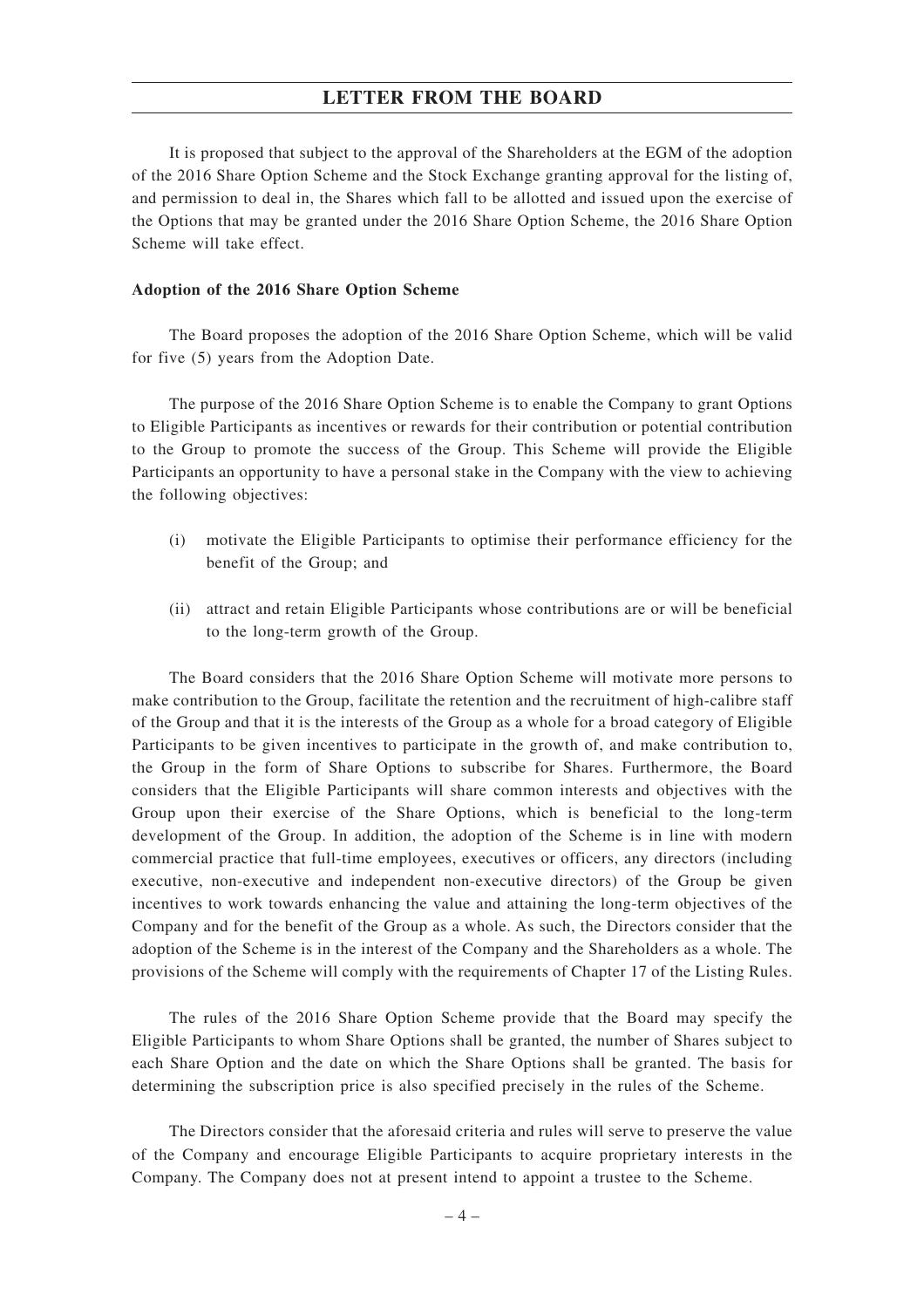As at the Latest Practicable Date, there were 11,919,197,600 Shares in issue. Assuming that no further Share will be allotted, issued or repurchased prior to the EGM, the total number of Shares that may fall to be allotted and issued under the Scheme after the resolution regarding the proposed adoption of the Scheme is passed at the EGM would be 300,000,000 Shares, representing approximately 2.52% of the total number of Shares in issue.

The Directors consider that it is not appropriate to state the value of all Options which may be granted under the 2016 Share Option Scheme as if they had been granted as at the Latest Practicable Date. The Directors believe that any statement regarding the value of the Options as at the Latest Practicable Date will not be meaningful to the Shareholders, taking into account the number of variables which are crucial for the calculation of the Option value which have not been determined. Such variables include but not limited to the exercise price, exercise period, any minimum holding period, any performance targets set and other relevant variables.

None of the Directors is a trustee of the Scheme or has a direct or indirect interest in the trustees of the Scheme (if any).

#### **Conditions precedent of the 2016 Share Option Scheme**

The adoption of the 2016 Share Option Scheme is conditional upon:

- (i) the passing of ordinary resolution(s) by the Shareholders to, among others, (a) approve and adopt the Scheme; (b) authorise the Board to grant Options under the Scheme; (c) authorise the Board to allot and issue Shares pursuant to the exercise of any Options that may be granted under the Scheme; and
- (ii) the Listing Committee of Stock Exchange granting the approval for the listing of, and permission to deal in, the Shares falling to be allotted and issued by the Company pursuant to the exercise of the Options under the Scheme.

Subject to the obtaining of the Shareholders' approval with respect to the adoption of the 2016 Share Option Scheme at the EGM, the total number of Shares which may be issued upon the exercise of all Options to be granted under the 2016 Share Option Scheme and any other share option schemes of the Company must not in aggregate exceed 300,000,000 Shares (representing approximately 2.52% of the total issued share capital of the Company as at the date of approval of the 2016 Share Option Scheme is adopted).

A summary of the principal rules of the 2016 Share Option Scheme is set out in the Appendix to this circular. A copy of the 2016 Share Option Scheme is available for inspection at the Company's principal place of business in Hong Kong at Room 2203, 22nd Floor, Kwan Chart Tower, 6 Tonnochy Road, Wanchai, Hong Kong during normal business hours from the date hereof up to the date of the EGM.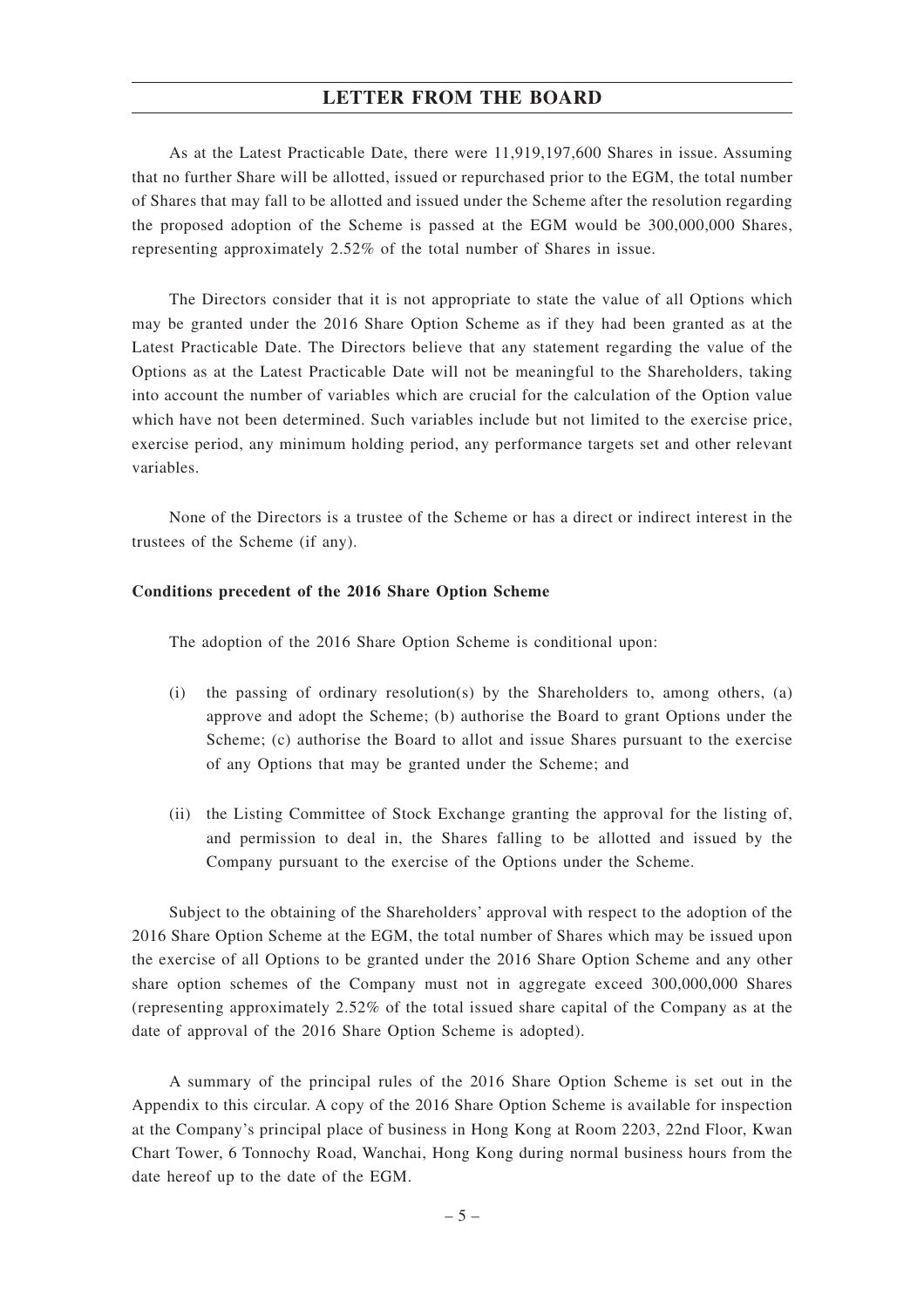Application will be made to the Listing Committee of the Stock Exchange for the approval of the listing of, and permission to deal in, the Shares which may fall to be issued pursuant to the exercise of the Share Options granted under the 2016 Share Option Scheme.

As at the Latest Practicable Date, no Shareholder had a material interest in the adoption of the 2016 Share Option Scheme. As such, no Shareholder is required to abstain from voting on the resolution in relation thereto at the EGM.

### **EGM**

A notice convening the EGM to be held at Room 2203, 22/F., Kwan Chart Tower, 6 Tonnochy Road, Wanchai, Hong Kong on Friday, 29 July 2016 at 11:00 a.m. is set out on pages 17 and 18 of this circular. Ordinary resolution will be proposed at the EGM to approve, among other things, the proposed adoption of the 2016 Share Option Scheme.

A form of proxy for use at the EGM is enclosed with this circular and such form of proxy is also published at the websites of the Stock Exchange and the Company. Whether or not you are able to attend the EGM, you are requested to complete the accompanying form of proxy in accordance with the instructions printed thereon and deposit the same at the Company's Hong Kong branch share registrar and transfer office, Tricor Secretaries Limited at Level 22, Hopewell Centre, 183 Queen's Road East, Hong Kong as soon as possible and in any event not less than 48 hours before the time appointed for the holding of the EGM or any adjournment thereof. Completion and return of the form of proxy will not preclude you from attending and voting in person at the EGM or any adjournment thereof should you so wish.

#### **RESPONSIBILITY STATEMENT**

This circular, for which the Directors collectively and individually accept full responsibility, includes particulars given in compliance with the Listing Rules for the purpose of giving information with regard to the Company. The Directors, having made all reasonable enquiries, confirm that to the best of their knowledge and belief the information contained in this circular is accurate and complete in all material respects and not misleading or deceptive, and there are no other matters the omission of which would make any statement herein or this circular misleading.

#### **RECOMMENDATION**

The Board considers the proposed adoption of the 2016 Share Option Scheme is in the interests of the Company and the Shareholders as a whole. Accordingly, the Board recommends the Shareholders to vote in favour of the relevant resolution to be proposed at the EGM.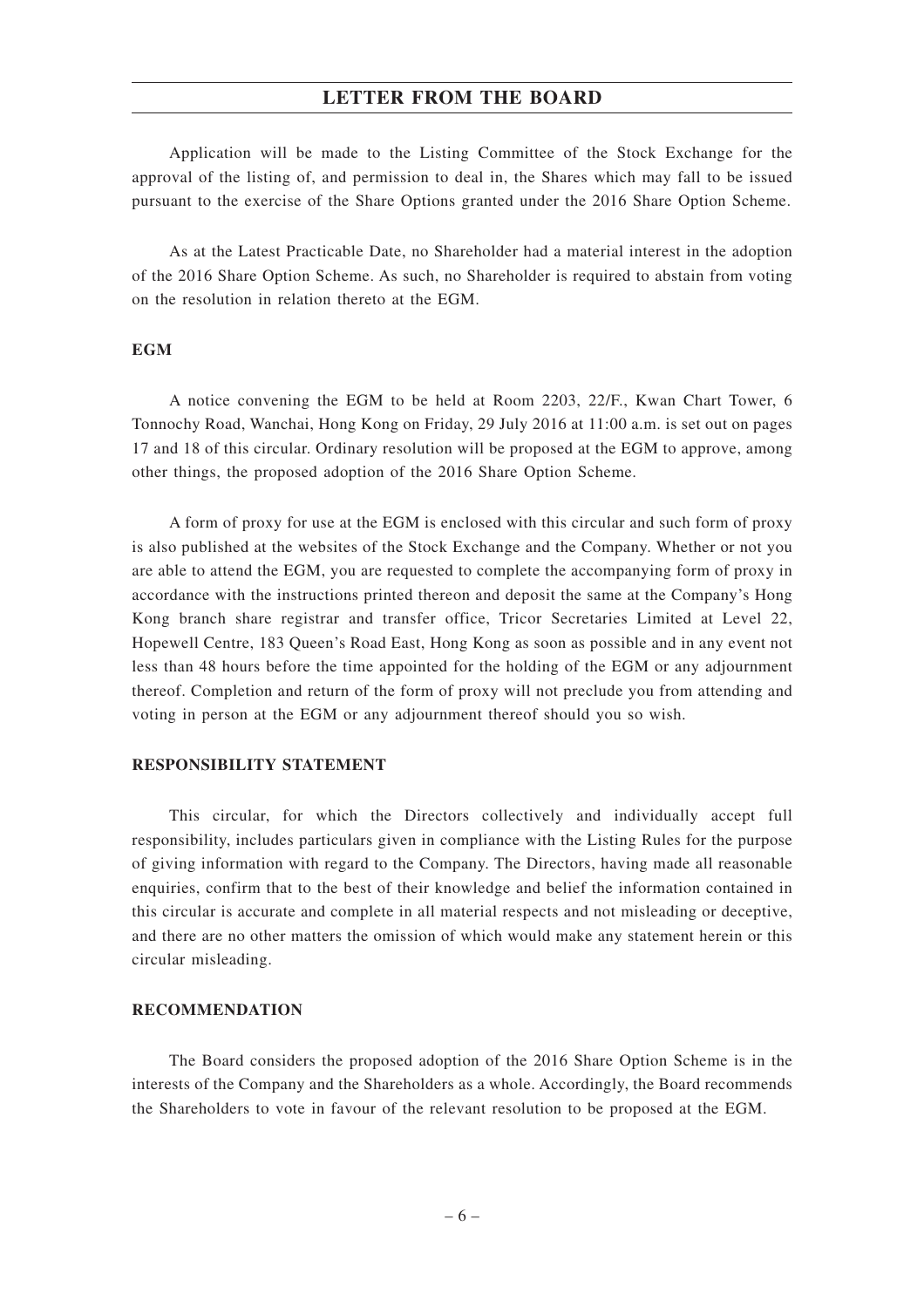### **FURTHER INFORMATION**

Your attention is also drawn to the Appendix to this circular which contains a summary of the principal terms of the 2016 Share Option Scheme.

> Yours faithfully, For and on behalf of the Board of **China Ever Grand Financial Leasing Group Co., Ltd. Wong Lik Ping** *Chairman*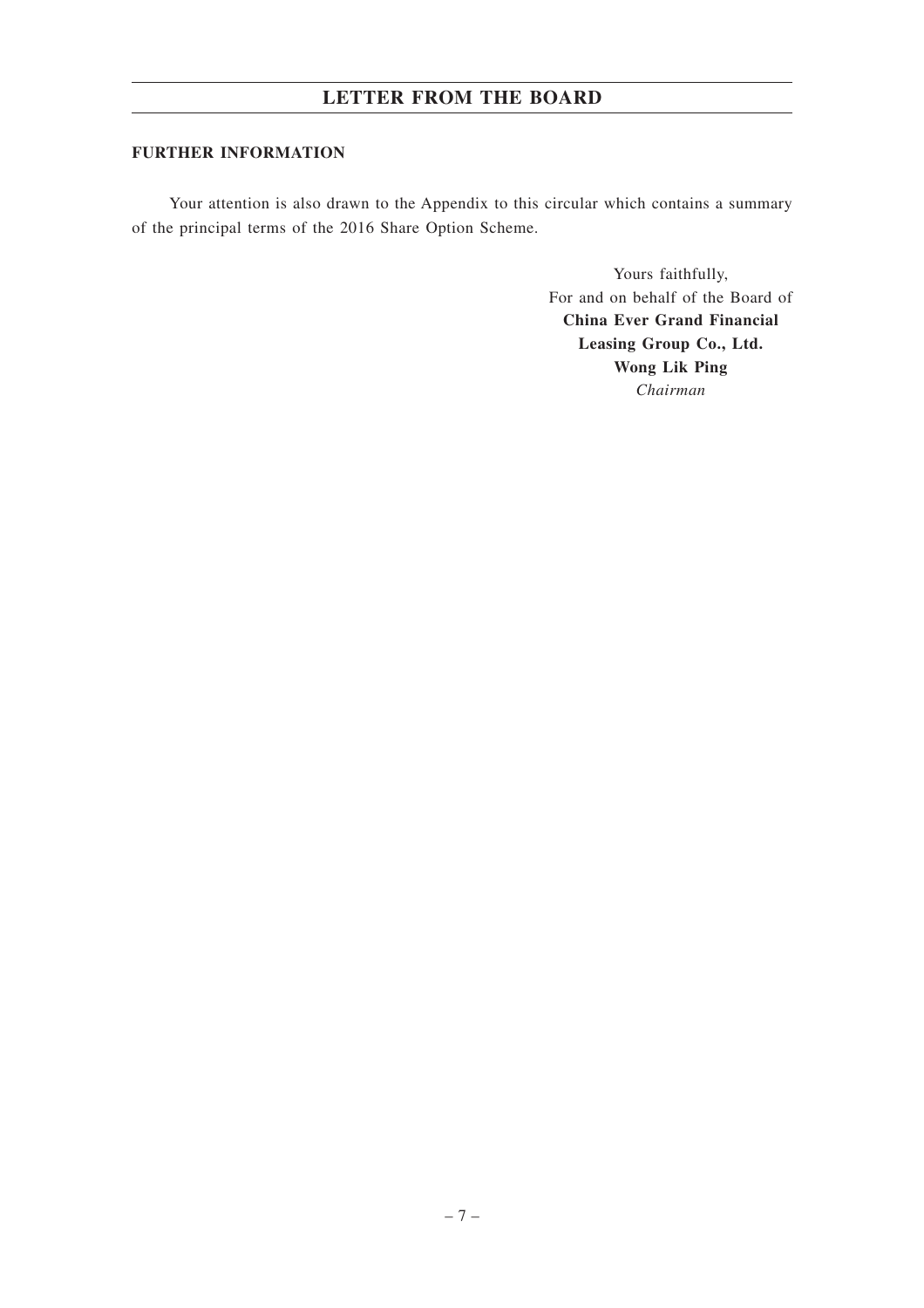*The following is a summary of the principal rules of the 2016 Share Option Scheme but does not form part of, nor was it intended to be, part of the 2016 Share Option Scheme nor should it be taken as affecting the interpretation of the 2016 Share Option Scheme:*

### **1. Purpose of the 2016 Share Option Scheme**

The purpose of the 2016 Share Option Scheme is to enable the Board to grant Share Options to selected Eligible Participants as incentives or rewards for their contribution or potential contribution to the development and growth of the Group.

### **2. Who may join and basis of eligibility**

The Board may, at its absolute discretion and on such terms as it may think fit, grant Share Options to any Eligible Participants to subscribe at a price calculated in accordance with paragraph 3 below for such number of Shares as it may determine in accordance with the terms of the 2016 Share Option Scheme.

The basis of eligibility of any of the Eligible Participants to the grant of Share Options shall be determined by the Board from time to time on the basis of his contribution or potential contribution to the development and growth of the Group.

### **3. Option price for subscription of Shares**

The option price per Share payable on the exercise of a Share Option is to be determined by the Board provided always that it shall be at least the higher of:

- (A) the closing price of the Shares as stated in the daily quotations sheet issued by the Stock Exchange on the date of offer of grant (which is deemed to be the date of grant if the offer for the grant of a Share Option is accepted by the Eligible Participant), which must be a business day; and
- (B) the average closing price of the Shares as stated in the daily quotations sheets issued by the Stock Exchange for the five (5) business days immediately preceding the date of offer of grant, (as subsequently adjusted pursuant to the terms of the 2016 Share Option Scheme, if relevant),

provided that the option price per Share shall in no event be less than the nominal amount of one (1) Share.

### **4. Acceptance of offers**

An offer for the grant of Share Options must be accepted within twenty-eight (28) days inclusive of the day on which such offer was made. The amount payable by the Eligible Participant of a Share Option to the Company on acceptance of the offer for the grant of a Share Option is HK\$1.00.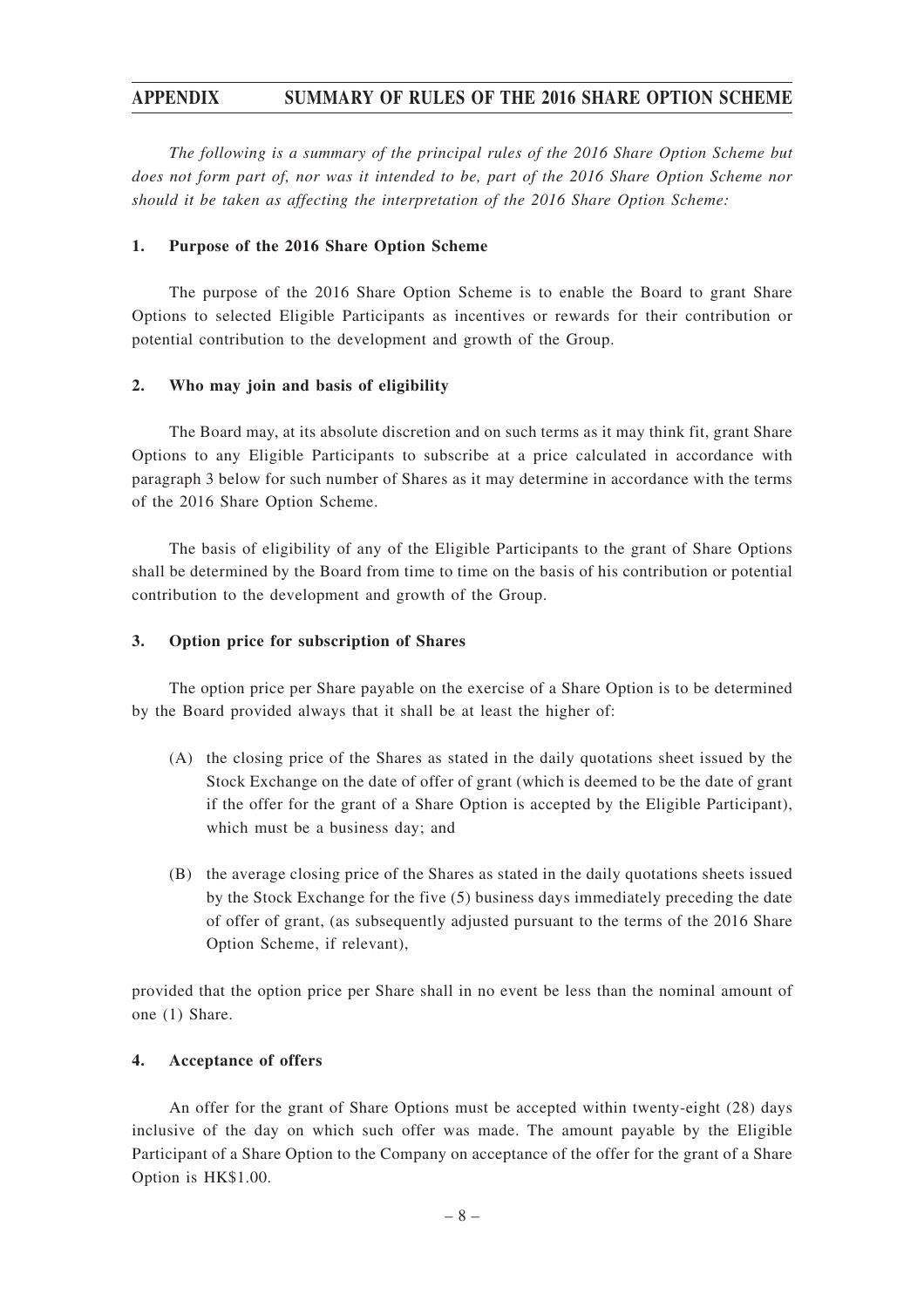#### **5. Maximum number of Shares**

- (A) Subject to sub-paragraphs (B) and (C) below, the maximum number of Shares issuable upon the exercise of all Share Options to be granted under the 2016 Share Option Scheme and any other share option schemes of the Company as from the commencement of the Scheme Period (excluding, for this purpose, Share Options which have lapsed in accordance with the terms of the 2016 Share Option Scheme or any other share option schemes of the Company) must not in aggregate exceed 10% of the Shares in issue as at the Adoption Date (the "**Scheme Mandate**"). The Shares underlying any Share Options granted under the 2016 Share Option Scheme or any other share option schemes of the Company which have been cancelled (but not Share Options which have lapsed) will be counted for the purpose of the Scheme Mandate.
- (B) The Scheme Mandate may be refreshed at any time by obtaining approval of the Shareholders in general meeting provided that the new limit under the refreshed Scheme Mandate must not exceed 10% of the Shares in issue at the date of the Shareholders' approval of such refreshed Scheme Mandate. Share Options previously granted under the 2016 Share Option Scheme or any other share option schemes of the Company (including those exercised, outstanding, cancelled or lapsed in accordance with the terms of the 2016 Share Option Scheme or any other share option schemes of the Company) will not be counted for the purpose of calculating the total number of Shares subject to the refreshed Scheme Mandate.
- (C) The Company may also, by obtaining separate approval of the Shareholders in general meeting, grant Share Options beyond the Scheme Mandate provided the Share Options in excess of the Scheme Mandate are granted only to Eligible Participants specifically identified by the Company before such approval is sought.
- (D) The aggregate number of Shares which may be issued upon exercise of all outstanding Share Options granted and yet to be exercised under the 2016 Share Option Scheme and any other share option schemes of the Company must not exceed 30% of the Shares in issue from time to time. No Share Options may be granted under the 2016 Share Option Scheme of the Company if this will result in the limit being exceeded.

#### **6. Maximum entitlement of each Eligible Participant**

The maximum number of Shares issued and to be issued upon the exercise of the Share Options granted under the 2016 Share Option Scheme and any other share option schemes of the Company to any Eligible Participant(s) (including cancelled, exercised and outstanding Share Options), in any 12-month period up to the date of grant shall not exceed 1% of the number of Shares in issue, unless (i) a circular is despatched to the Shareholders; (ii) the Shareholders approve the grant of the Share Options in excess of the 1% limit referred to in this paragraph; and (iii) the relevant Eligible Participant and his associates shall abstain from voting. The number and terms (including the exercise price) of Share Options to be granted to such Eligible Participant(s) must be fixed before shareholders' approval.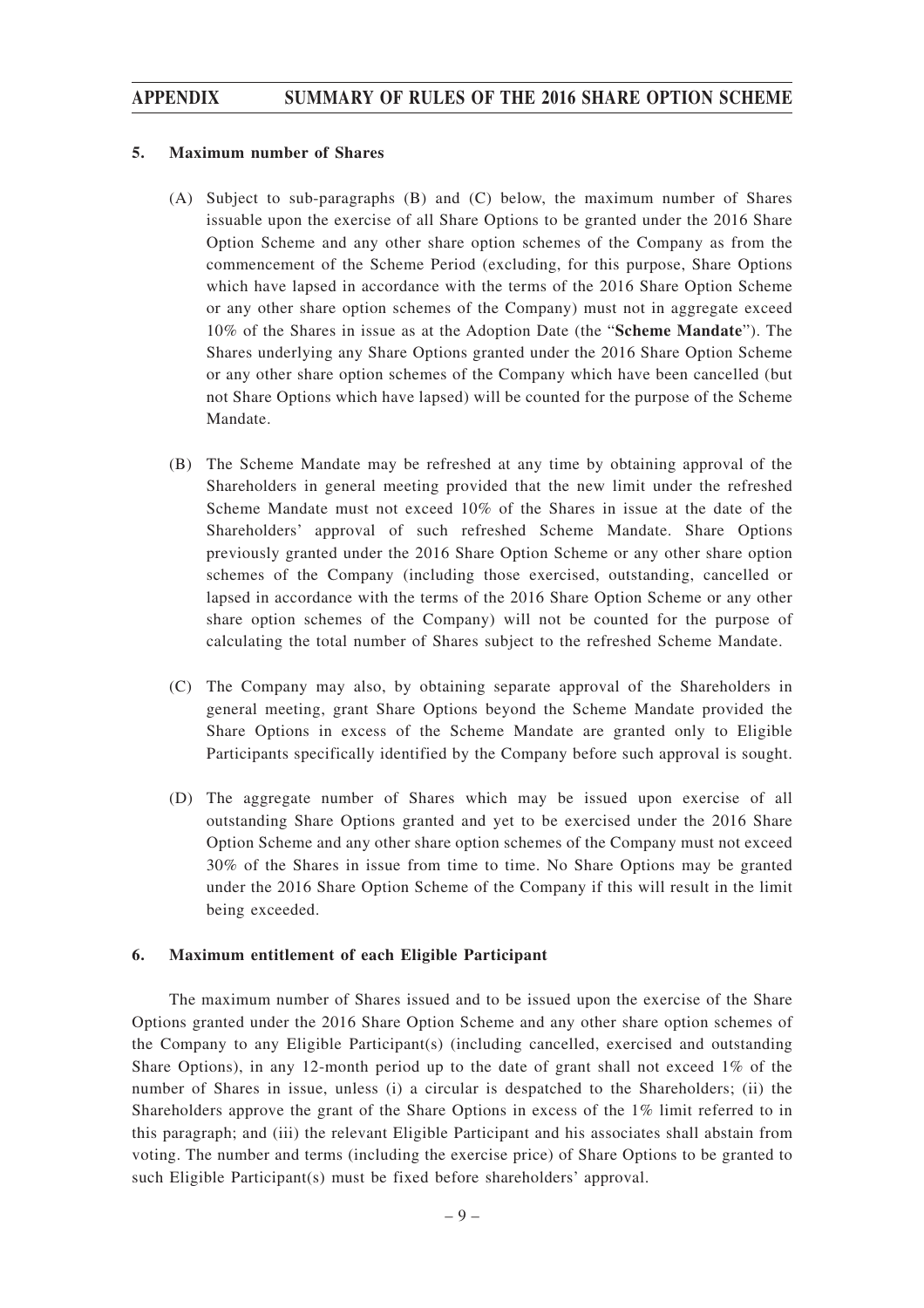#### **7. Grant of Share Options to certain connected persons**

- (A) Any grant of a Share Option to a Director, chief executive of the Company or Substantial Shareholder (or any of their respective associates) must be approved by the independent non-executive Directors (excluding any independent non-executive Director who is the grantee of the Share Options).
- (B) Where any grant of Share Options to a Substantial Shareholder or an independent non-executive Director (or any of their respective associates) will result in the total number of Shares issued and to be issued upon the exercise of the Share Options already granted and to be granted to such person under the 2016 Share Option Scheme and any other share option schemes of the Company (including Share Options exercised, cancelled and outstanding) in any 12-month period up to and including the date of grant:
	- (i) representing in aggregate over 0.1% of the Shares in issue; and
	- (ii) having an aggregate value, based on the closing price of the Shares at each date of grant, in excess of HK\$5 million,

such further grant of Share Options is required to be approved by Shareholders in general meeting in accordance with the Listing Rules. Any change in the terms of a Share Option granted to a Substantial Shareholder or an independent nonexecutive Director or any of their respective associates is also required to be approved by Shareholders.

### **8. Time of grant and exercise of Share Options**

No offer shall be made after inside information has come to the knowledge of the Company until such inside information has been announced pursuant to the requirements of the Listing Rules. In particular, no Share Options may be granted during the period commencing one (1) month immediately preceding the earlier of (a) the date of the Board meeting for the approval of the Company's annual or interim results; and (b) the deadline for the Company to publish its annual or interim results announcement, and ending on the date of actual publication of the results announcement.

No Share Options may be granted to an Eligible Participant who is subject to the Model Code during the periods or times in which such Eligible Participant is prohibited from dealing in Shares pursuant to the Model Code.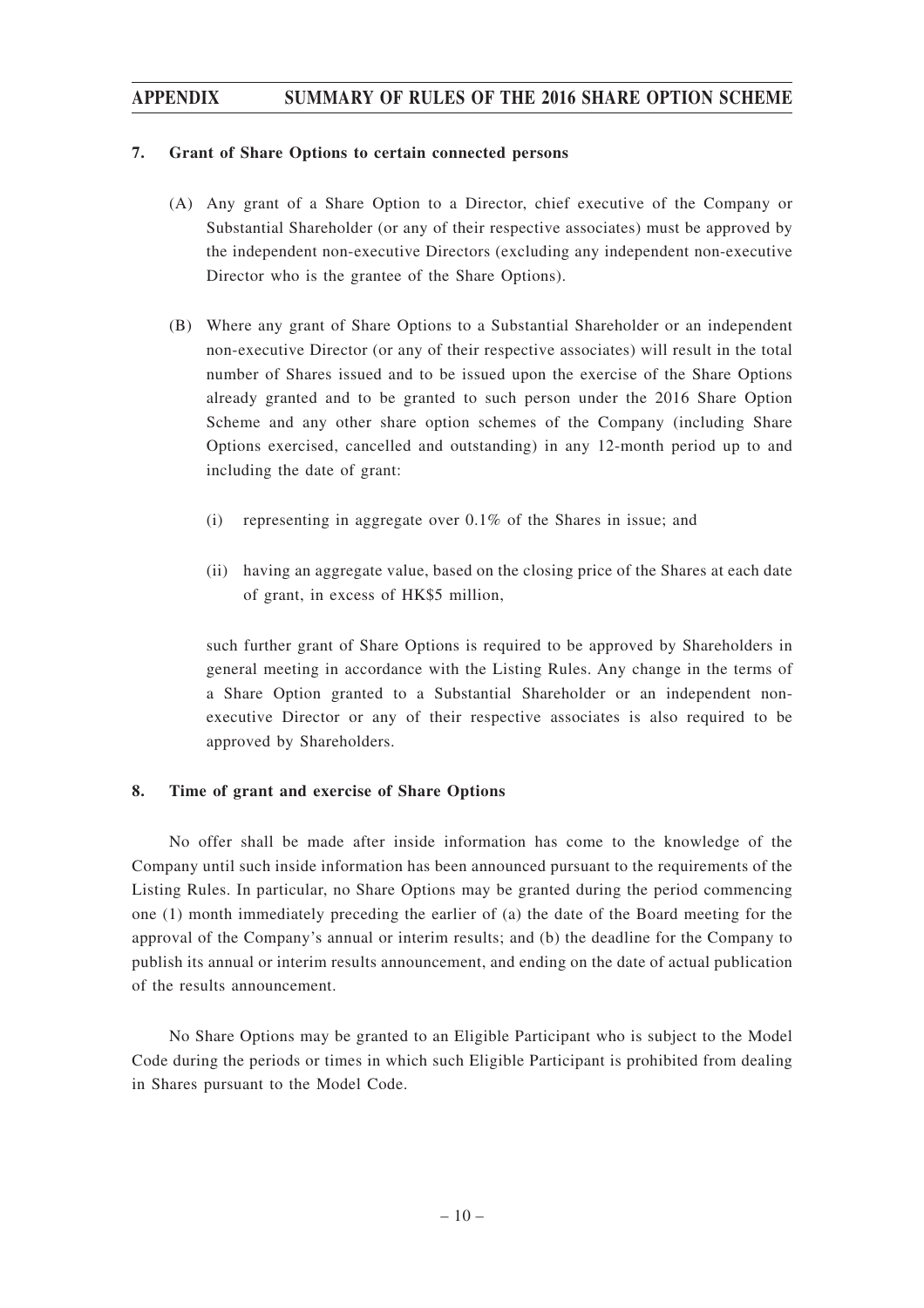A Share Option may be exercised in accordance with the terms of the 2016 Share Option Scheme at any time during a period commencing on such date on or after the date on which the Share Option is granted as the Board may determine in granting the Share Options and expiring at the close of business on such date as the Board may determine in granting the Share Options but in any event shall not exceed five (5) years from the date of grant (which is the date of offer of grant if the offer for the grant of the Share Options is accepted).

There is no specified minimum period under the 2016 Share Option Scheme for which a Share Option must be held or the performance target which must be achieved before a Share Option can be exercised under the terms of the 2016 Share Option Scheme.

#### **9. Performance targets**

Save as determined by the Board and provided in the offer of the grant of the relevant Share Options, there is no performance target which must be achieved before any of the Share Options can be exercised.

#### **10. Ranking of Shares**

If under the terms of a resolution passed or an announcement made by the Company prior to the date of exercise of a Share Option, a dividend is to be or is proposed to be paid, or Shares are to be issued or proposed to be issued by way of the capitalisation of profits or reserves or by way of rights under an offer made pro rata, to Shareholders on the register of members of the Company on a date prior to such date of exercise, the Shares to be issued upon such exercise will not rank for such dividend or such Shares. Subject as aforesaid, Shares allotted upon the exercise of an outstanding Share Option will be subject to all the provisions of the Bye-laws for the time being in force and will rank pari passu in all respects with the fully paid Shares in issue on the date of such exercise. Shares allotted upon the exercise of a Share Option for the time being outstanding shall not carry voting rights until completion of the registration of the holder of Share Option (or any other person) as the holder thereof.

#### **11. Rights are personal to grantee**

A Share Option is personal to the grantee and the grantee may not in any way sell, transfer, charge, mortgage, encumber or create any interest in favour of any third party over or in relation to any Share Option or attempt to do so.

#### **12. Rights of exercise for grantees who was an Eligible Participant**

If a grantee of a Share Option who at the time of grant of a Share Option to him qualified as an Eligible Participant ceases to be such an Eligible Participant due to the following reasons, the Share Option shall automatically lapse and not be exercisable (to the extent not already exercised):

(A) by reason of voluntary resignation or dismissal, or upon expiration of his term of employment, or by termination of his employment, the grantee ceases to be an employee of the Group;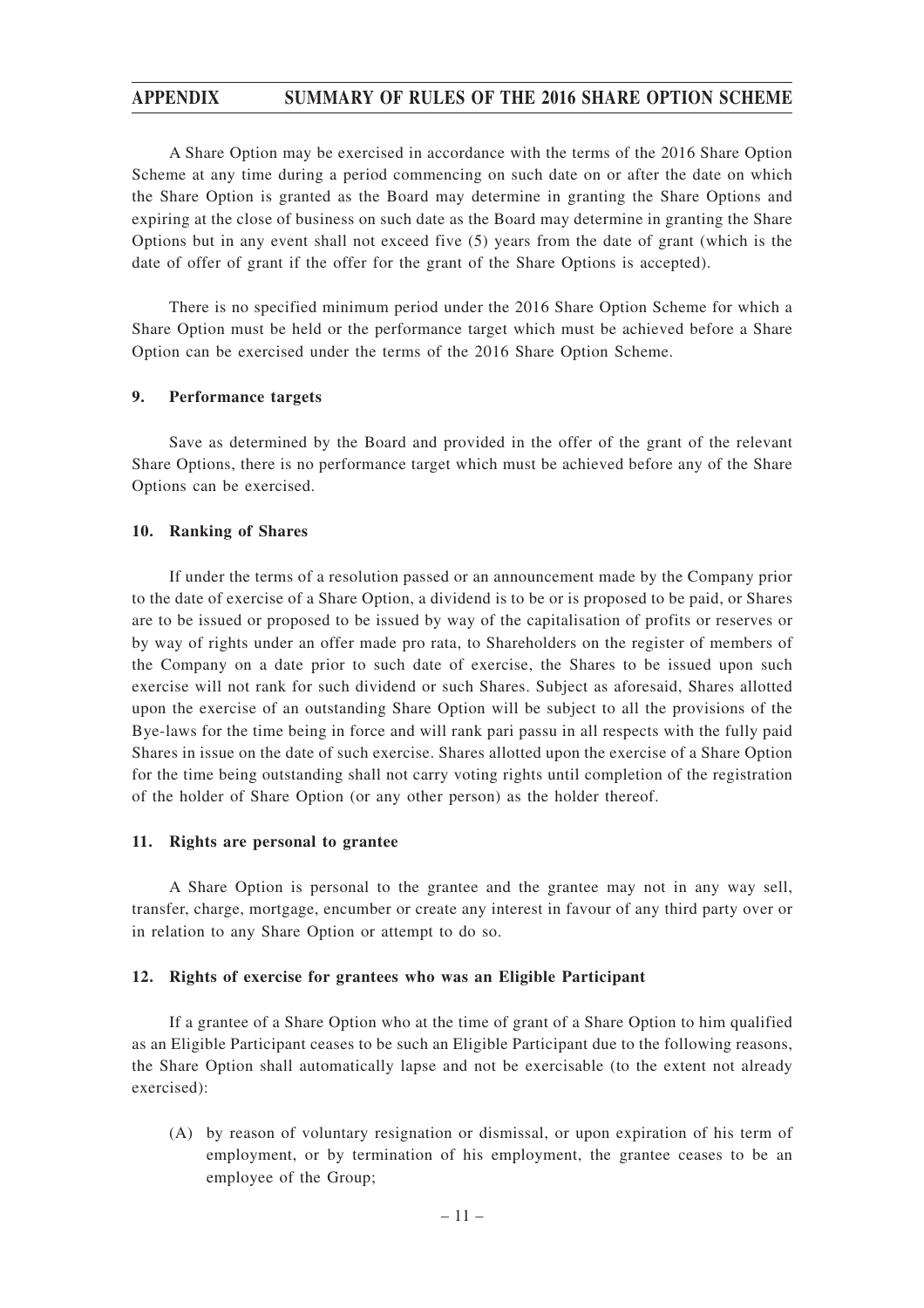- (B) by reason of ill-health or injury or disability, death or retirement;
- (C) because the relevant member of the Group or the relevant subsidiary of the Group by reason of his employment which he qualified as an Eligible Participant at the time the Share Option was granted ceases to be a member of the Group or a subsidiary of the Group;
- (D) on the grounds that he has committed any serious misconduct or has been convicted of any criminal offence involving his integrity or honesty or in relation to an employee of the Group;
- (E) on the grounds that he has committed any act of bankruptcy or has become insolvent or has made any arrangements or composition with his creditors generally; or
- (F) for any other reason the Board in its absolute discretion may decide;

provided always that in each case the Board in its absolute discretion may decide that such Share Options or any part thereof shall not so lapse or determine subject to such conditions or limitations as it may decide.

## **13. Rights on exercise for grantees which were companies controlled by any of the Eligible Participants**

In respect of any Share Option granted to a company which qualified as an Eligible Participant because it was a company controlled by a person ("Such Person") who was an Eligible Participant:

- (A) the relevant provisions set out in paragraph 12 (as the case may be) would apply to its outstanding Share Option as if the Share Option had been granted to Such Person; and
- (B) its outstanding Share Option shall lapse on the date it ceases to be a company controlled by Such Person,

provided always that in each case the Board in its absolute discretion may decide that such Share Options or any part thereof shall not so lapse or determine subject to such conditions or limitations as it may decide.

#### **14. Failure to meet continuing eligibility criteria**

If the Board in the offer granting the relevant Share Option has specified that the grantee has to meet certain continuing eligibility criteria and that the failure of the grantee to meet any such continuing eligibility criterion would entitle the Company to cancel the Share Option then outstanding (or part thereof), then upon the failure of the grantee to meet any such continuing eligibility criterion, his outstanding Share Option shall lapse and determine on the date the Board exercises the Company's right to cancel the Share Option on the ground of such failure.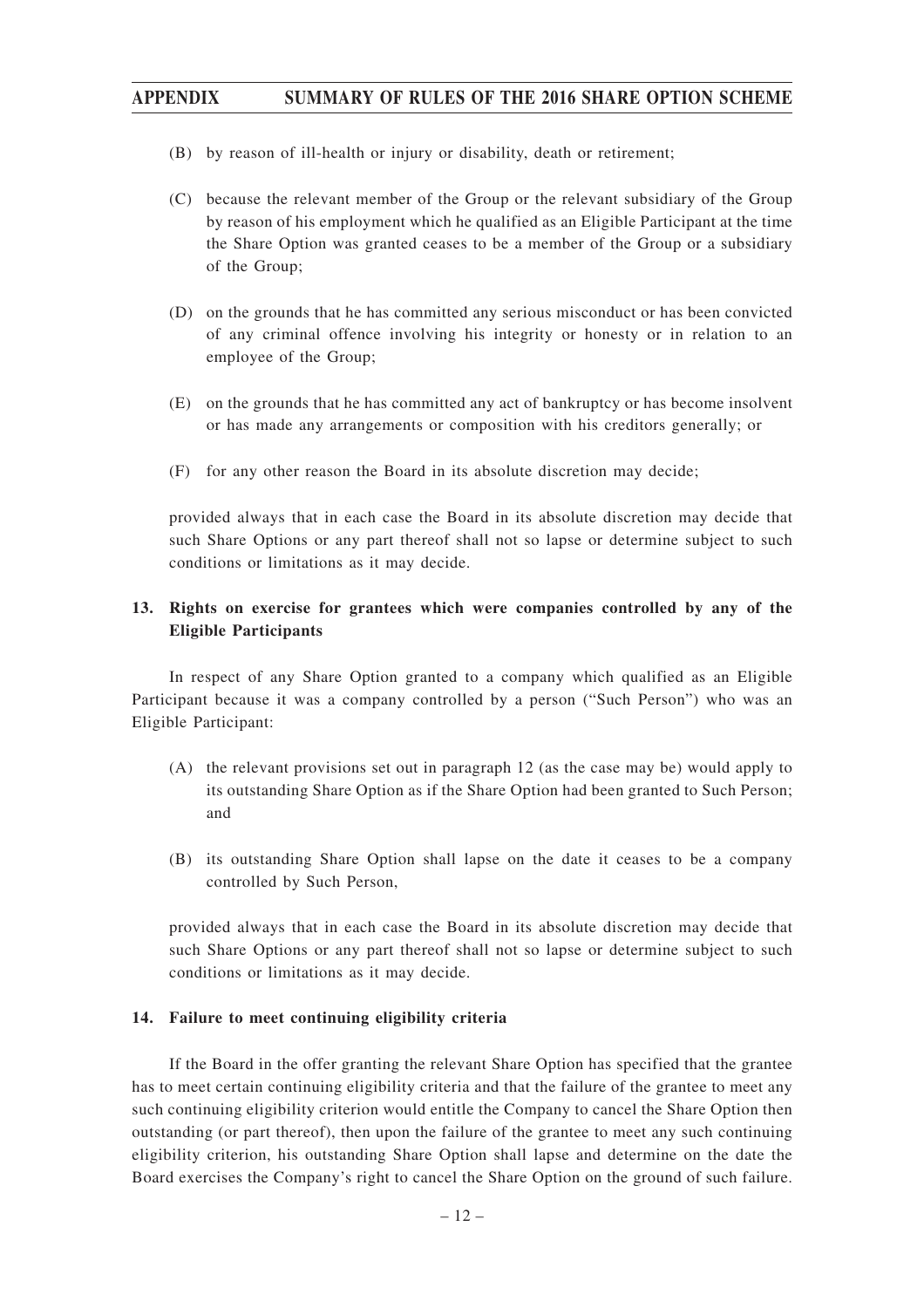#### **15. Rights on a general offer**

If a general offer by way of takeover is made to all the Shareholders other than the offeror and/or any person controlled by the offeror and/or any person acting in concert with the offeror, the grantee of a Share Option shall, subject to paragraph 8 above, be entitled to exercise at any time within a period of fourteen (14) days after such control has been obtained by the offeror any Share Option in whole or in part to the extent not already exercised (and notwithstanding any restrictions which would otherwise have prevented such Share Option from being exercisable at that time). For the avoidance of doubt, a Share Option not so exercised shall remain valid in accordance with its terms and subject to such restrictions as applied to it before the general offer.

#### **16. Rights on winding-up**

If notice is given by the Company to Shareholders of a general meeting at which a resolution will be proposed for the voluntary winding-up of the Company, the Company shall forthwith give notice to all grantees of Share Options and each grantee shall be entitled, at any time no later than two (2) business days prior to the proposed general meeting of the Company to exercise any of his outstanding Share Options in whole or in part to the extent not already exercised (and notwithstanding any restrictions which would otherwise have prevented such Share Options from being exercisable at that time). If such resolution is duly passed, all Share Options shall, to the extent that they have not been exercised, thereupon lapse and determine on the commencement of the winding-up.

#### **17. Rights on compromise or arrangement**

In the event of a compromise or arrangement between the Company and Shareholders or the Company's creditors being proposed in connection with a scheme for the reconstruction or amalgamation of the Company, notice of the relevant meeting shall be given to the grantees of Share Options on the same day notice is given to the Shareholders and the Company's creditors, and thereupon each grantee (or where permitted his personal representative(s)) may forthwith and until the expiry of the period commencing with such date and ending with the earlier of the date falling two (2) calendar months thereafter and the date on which such compromise or arrangement is sanctioned by the court of competent jurisdiction, exercise any of his or her Options whether in full or in part, but the exercise of an Option as aforesaid shall be conditional upon such compromise or arrangement being sanctioned by the court of competent jurisdiction and becoming effective. Upon such compromise or arrangement becoming effective, all Options shall lapse except insofar as previously exercised under the Scheme. The Company may require the grantee (or his legal personal representative(s)) to transfer or otherwise deal with the Shares issued as a result of the exercise of Options in these circumstances so as to place the grantee in the same position as nearly as would have been the case had such Shares been subject to such compromise or arrangement.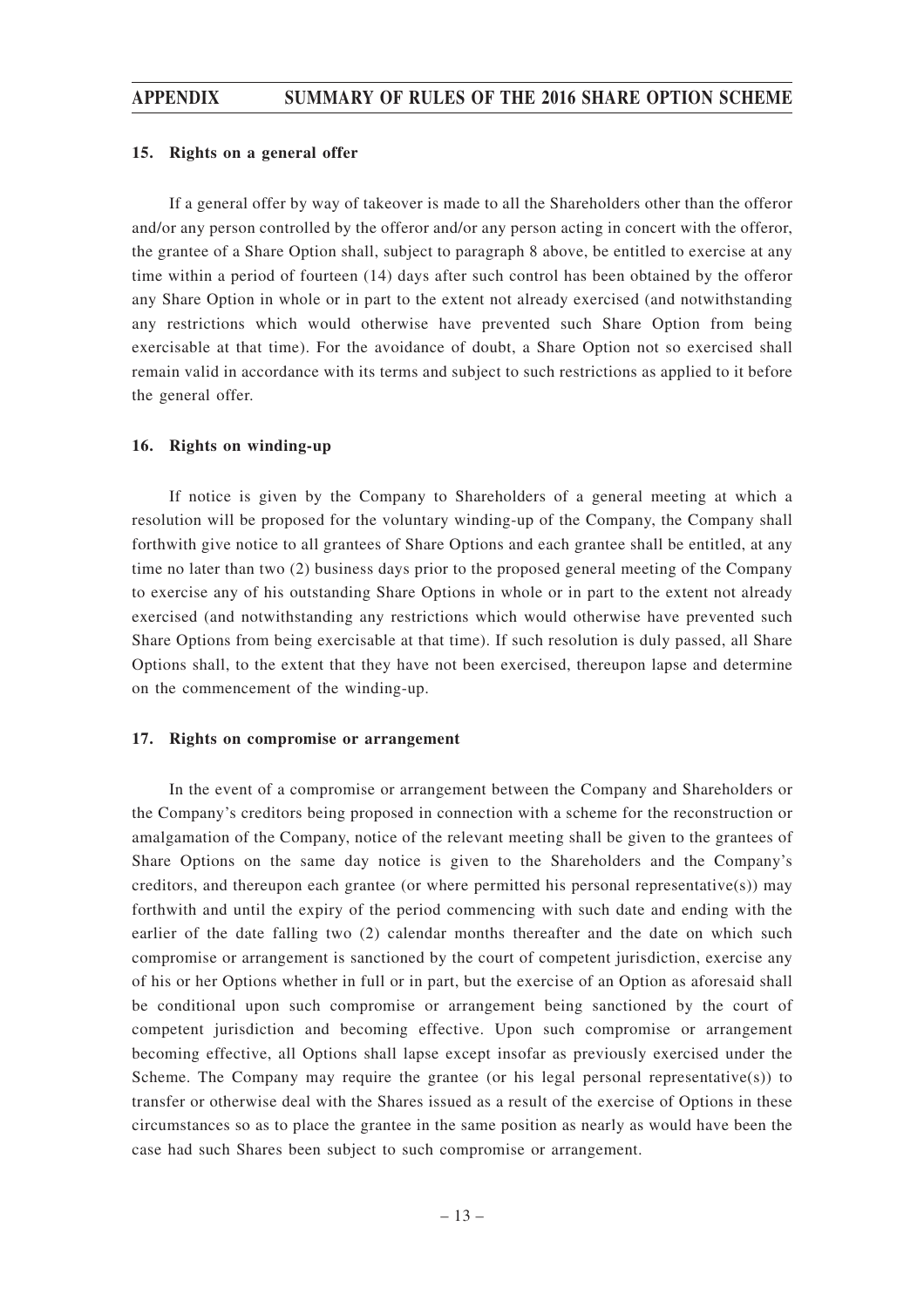#### **18. Lapse of Share Options**

A Share Option shall lapse automatically on the earliest of:

- (A) the expiry of the period referred to in paragraph 8 above;
- (B) the date on which the grantee commits a breach of paragraph 11 above, if the Board shall exercise the Company's right to cancel the Share Option;
- (C) the expiry of the relevant period or the occurrence of the relevant event referred to in paragraph 12, 13 or 14 above; and
- (D) the expiry of any of the relevant periods referred to in paragraph 16 or 17 above.

#### **19. Cancellation of Share Options granted but not yet exercised**

Following the cancellation of any Share Options granted under the 2016 Share Option Scheme but not exercised, new Share Options may only be granted to the same grantee under the 2016 Share Option Scheme with available unissued Share Options (excluding the cancelled Share Options) within the limit of the Scheme Mandate then available to the Board.

#### **20. Effects of alterations to capital**

In the event of any alteration in the capital structure of the Company by way of capitalisation issue, rights issue, sub-division or consolidation of Shares or reduction of the share capital of the Company (other than an issue of Shares as consideration in respect of a transaction while any Share Option remains exercisable), such corresponding alterations (if any) will be made in (i) the number of Shares subject to any outstanding Share Options and/or (ii) the subscription price per Share as the independent financial adviser or the Auditors shall at the request of the Company or any grantee certify in writing to be in their opinion fair and reasonable, provided that any such alterations shall be made on the basis that the grantee shall have the same proportion of the issued share capital of the Company to which he was entitled before such alteration and the aggregate subscription price payable by the grantee on the full exercise of any Share Options shall remain as nearly as possible the same as (but not greater than) it was before such event, but so that no such alterations shall be made the effect of which would be to enable a Share to be issued at less than its nominal value. Save in the case of a capitalisation issue, an independent financial adviser or the Auditors must confirm to the Directors in writing that such adjustment(s) satisfy the aforesaid requirements and/or such other requirement prescribed under the Listing Rules from time to time.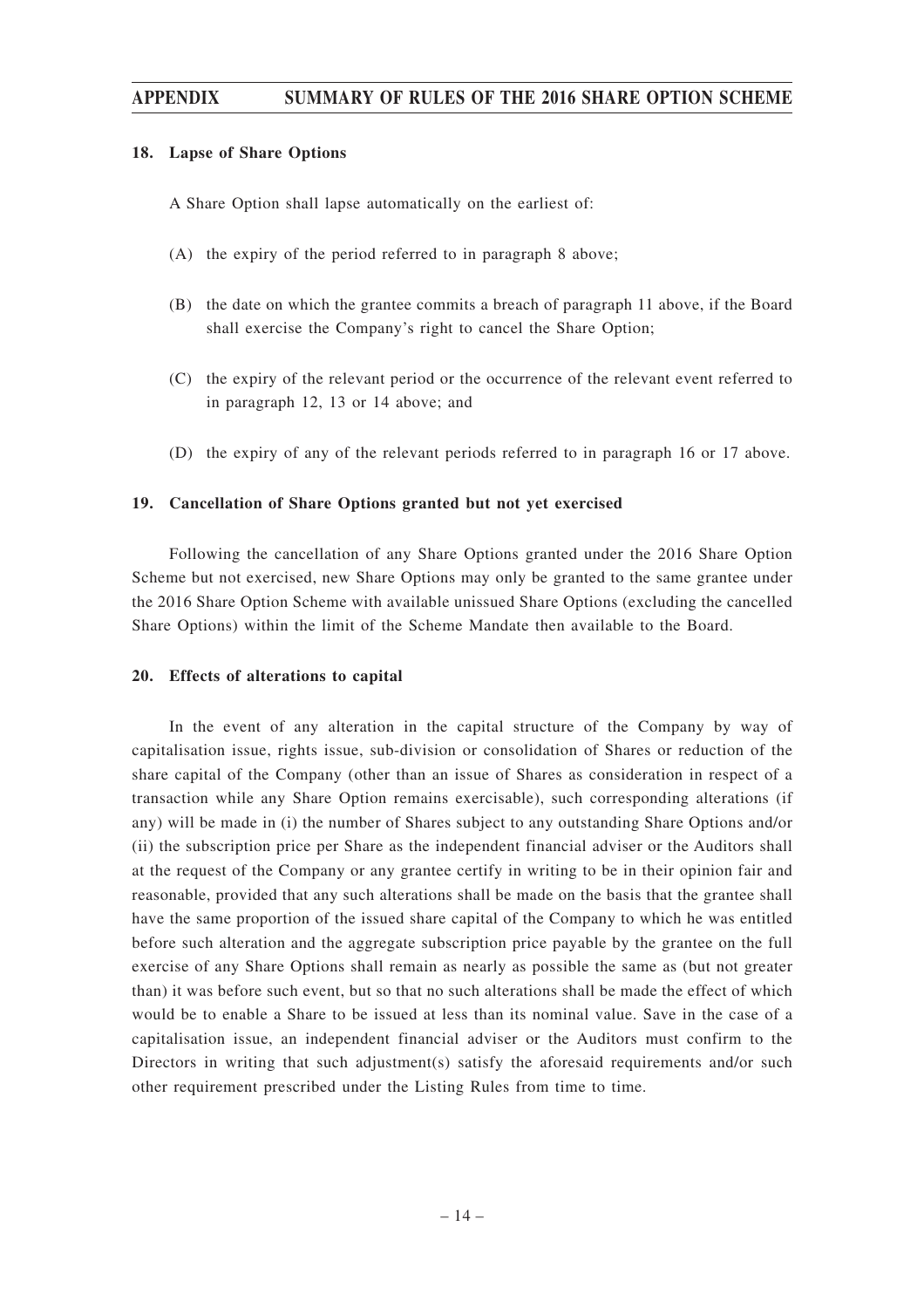#### **21. Period of the 2016 Share Option Scheme**

The 2016 Share Option Scheme will remain in force for a period of five (5) years commencing on the date on which the 2016 Share Option Scheme is adopted by Shareholders in general meeting and shall expire at the close of business on the day immediately preceding the fifth anniversary thereof unless terminated earlier by Shareholders in general meeting.

#### **22. Alteration to the 2016 Share Option Scheme**

The 2016 Share Option Scheme may be altered in any respect by resolution of the Board except that:

- (A) any alteration to the advantage of the grantees or the Eligible Participants (as the case may be) in respect of the matters contained in Rule 17.03 of the Listing Rules;
- (B) any change to the authority of the Board or scheme administrators in relation to any alteration to the terms of the 2016 Share Option Scheme; or
- (C) any material alteration to the terms and conditions of the 2016 Share Option Scheme or any change to the terms of Share Options granted (except any alterations which take effect automatically under the terms of the 2016 Share Option Scheme),

shall first be approved by the Shareholders in general meeting provided that if the proposed alteration shall adversely affect a Share Option granted or agreed to be granted prior to the date of alteration, such alteration shall be further subject to the grantees' approval in accordance with the terms of the 2016 Share Option Scheme.

The amended terms of the 2016 Share Option Scheme shall still comply with Chapter 17 of the Listing Rules.

#### **23. Termination to the 2016 Share Option Scheme**

The Company may by resolution in general meeting or the Board may at any time terminate the 2016 Share Option Scheme and in such event no further Share Option shall be offered but the provisions of the 2016 Share Option Scheme shall remain in force to the extent necessary to give effect to the exercise of any Share Option granted prior to the termination or otherwise as may be required in accordance with the provisions of the 2016 Share Option Scheme.

Share Options granted prior to such termination at the time of termination shall continue to be valid and exercisable in accordance with the 2016 Share Option Scheme.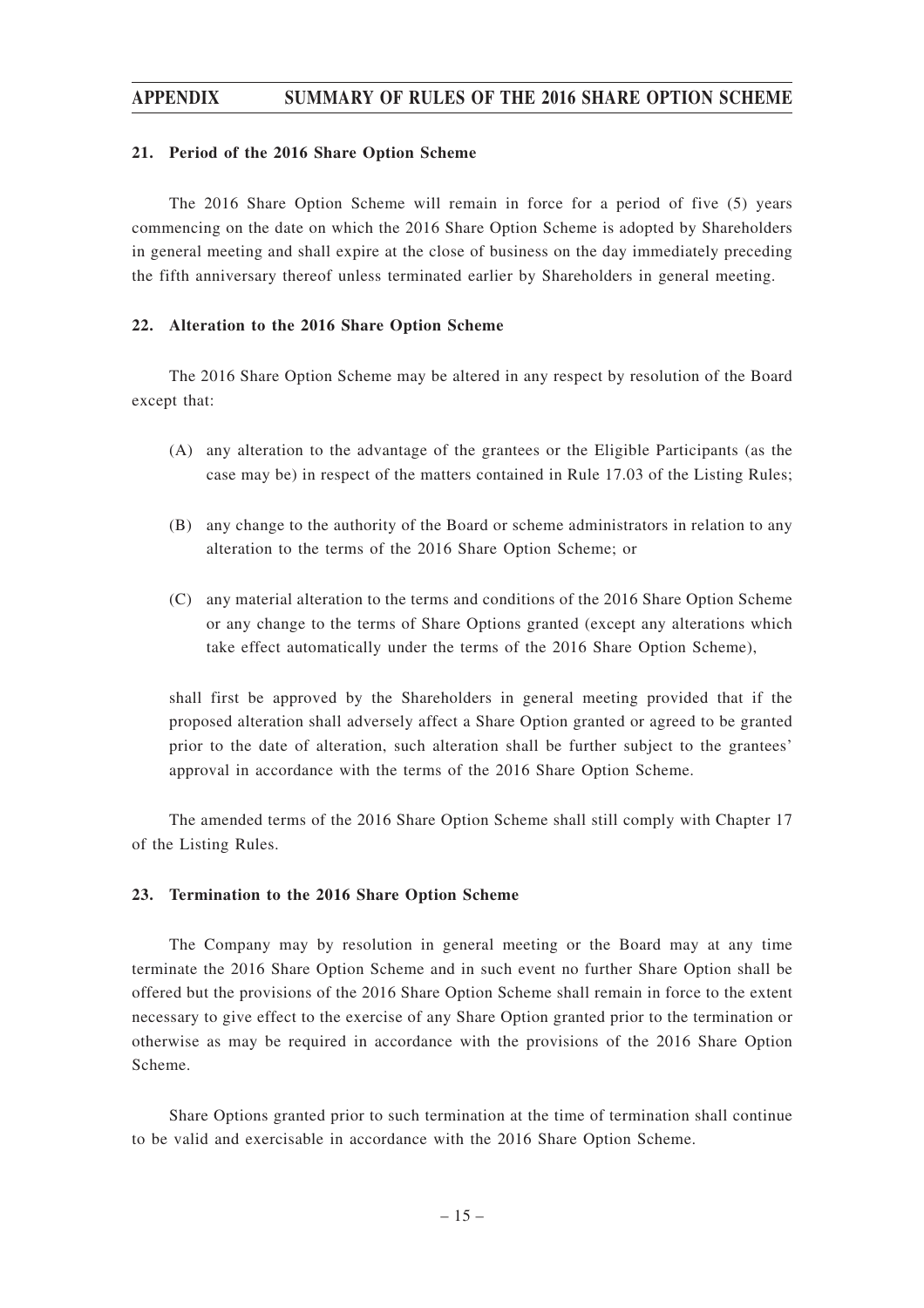### **24. Conditions of the 2016 Share Option Scheme**

The 2016 Share Option Scheme is conditional on (1) the passing by the Shareholders of an ordinary resolution at the EGM to approve the adoption of the 2016 Share Option Scheme; and (2) the Listing Committee of the Stock Exchange granting the approval for the listing of, and permission to deal in, the Shares to be issued pursuant to the exercise of any Share Options which may be granted under the 2016 Share Option Scheme.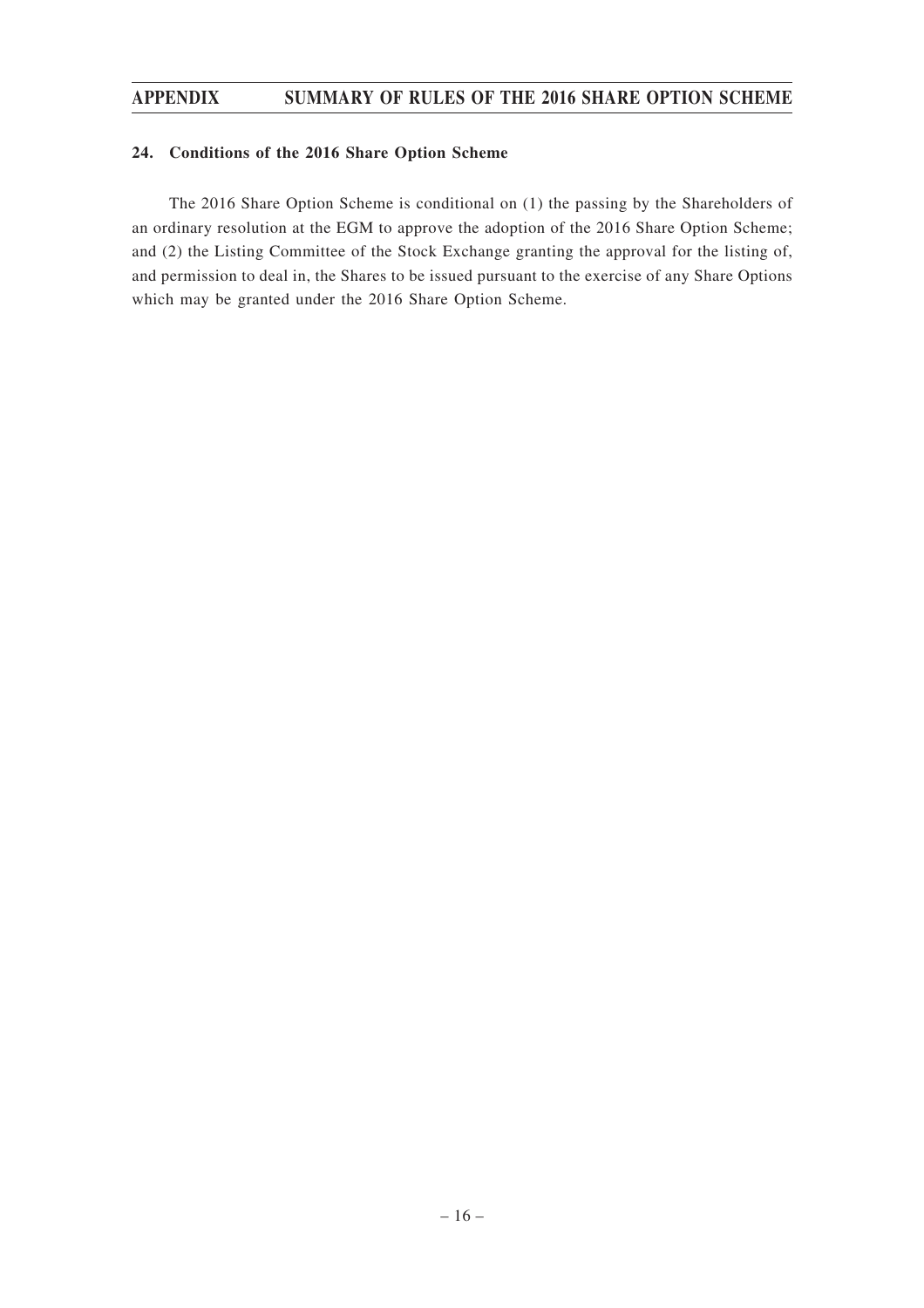# **NOTICE OF EGM**



*(Incorporated in the Cayman Islands with limited liability)* **(Stock Code: 379)**

#### **NOTICE OF EXTRAORDINARY GENERAL MEETING**

**NOTICE IS HEREBY GIVEN** that an extraordinary general meeting ("**EGM**") of China Ever Grand Financial Leasing Group Co., Ltd. (the "**Company**") will be held at Room 2203, 22/F., Kwan Chart Tower, 6 Tonnochy Road, Wanchai, Hong Kong on Friday, 29 July 2016 at 11:00 a.m. for the following purposes:

#### **ORDINARY RESOLUTION**

#### "**THAT**:

subject to and conditional upon the Listing Committee of The Stock Exchange of Hong Kong Limited (the "**Stock Exchange**") granting the approval for the listing of, and the permission to deal in, the ordinary shares of HK\$0.1 each in the share capital of the Company (or such nominal amount as shall result from a capitalization issue, rights issue, sub-division, consolidation, re-classification, reconstruction or reduction of share capital of the Company from time to time) (the "**Share(s)**") to be issued pursuant to the exercise of the share options granted which may be granted under the new share option scheme (the "**2016 Share Option Scheme**"), a copy of which is tabled at the meeting and marked "A" and initialled by the chairman of the meeting for identification purpose, the 2016 Share Option Scheme be and is hereby approved and adopted; and the directors of the Company be and are hereby authorised to do all such acts and to enter into all such transactions, arrangements and agreements as may be necessary or expedient in order to give full effect to the 2016 Share Option Scheme, including but without limitation:

- (i) to administer the 2016 Share Option Scheme under which share options will be granted to the Eligible Participants (as defined in the 2016 Share Option Scheme) eligible under the 2016 Share Option Scheme to subscribe for Shares, including but not limited to determining and granting the share options in accordance with the terms of the 2016 Share Option Scheme;
- (ii) to modify and/or amend the 2016 Share Option Scheme from time to time provided that such modification and/or amendment is effected in accordance with the provisions of the 2016 Share Option Scheme relating to the modification and/or amendment and subject to Chapter 17 of the Rules Governing the Listing of Securities on the Stock Exchange (the "**Listing Rules**");
- (iii) to allot and issue from time to time such number of Shares in the share capital of the Company as may be required to be allotted and issued pursuant to the exercise of the share options under the 2016 Share Option Scheme and subject to the Listing Rules;